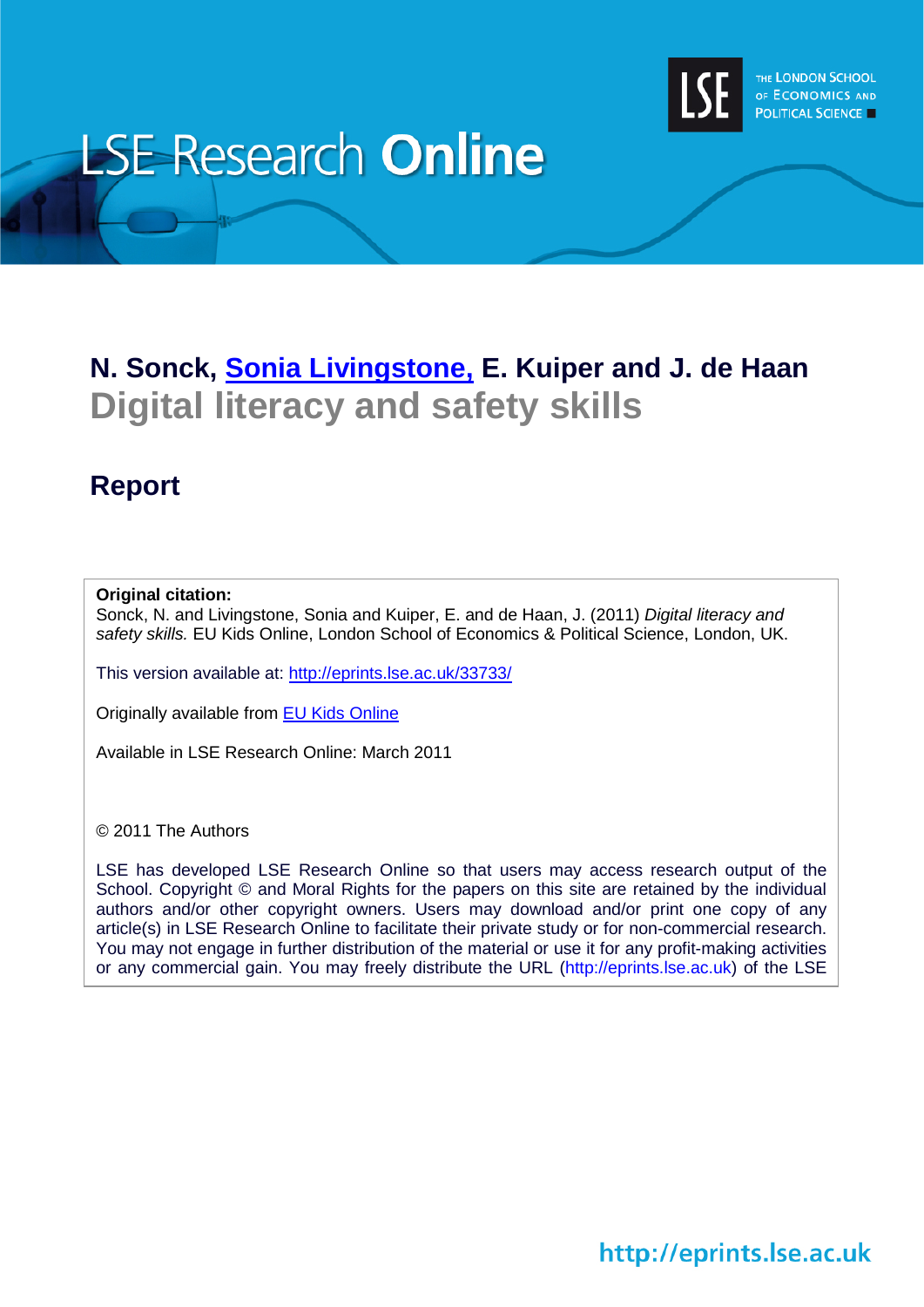

# **Digital Literacy and Safety Skills Sonck, N., Livingstone, S., Kuiper, E., and de Haan, J.**

## **Summary**

Children's digital skills were assessed by asking 25,000 European 9-16 year old internet users about their online activities, skills and self-efficacy.

The range of digital skills and online activities are linked. But many younger (11-13 year old) children lack key critical and safety skills. Also, skills are unequally distributed by socio-economic status.

Developing safety skills may encourage other skills, and more skills are associated with more activities online. So, teaching children to be safer need not curtail and may even encourage online opportunities.

# **Digital skills matter**

'Digital literacy' or 'e-skills' is crucial to children's use of the internet, as promoted by *Europe's Digital Agenda*. 1 Many assume that the more digitally literate children become, the more they can gain from the internet while avoiding or coping with online risks. *EU Kids Online* asked three questions of internet users in 25 countries:

- **Range of online activities:** children (aged 9-16) were asked if they had done any of 17 activities in the past month; presumably, the more (less) children do online, the greater (weaker) their skills.
- **Specific internet skills:** children (aged 11-16) were asked if they have any of 8 skills – both digital safety and critical/informational skills.
- **Self-efficacy:** children (aged 9-16) were asked, 'how true is it for you [that] I know a lot about the internet?'

# **Children's online activities**

Online activities were classifed in terms of content, contact and conduct<sup>2</sup> - see [Table 1,](#page-1-0) although arguably the categories are partially overlapping.

#### <span id="page-1-0"></span>**Table 1: Children's activities online in the past month**

|                                                                                                   | 9-12 year old |              | 13-16 year old |              |     |  |
|---------------------------------------------------------------------------------------------------|---------------|--------------|----------------|--------------|-----|--|
| % who have                                                                                        | Boys          | <b>Girls</b> | <b>Boys</b>    | <b>Girls</b> | All |  |
| <b>Content-based activities</b>                                                                   |               |              |                |              |     |  |
| Used the internet for<br>school work                                                              | 79            | 82           | 87             | 90           | 85  |  |
| Played internet games<br>on your own or against<br>the computer                                   | 86            | 84           | 88             | 71           | 83  |  |
| Watched video clips                                                                               | 66            | 64           | 87             | 85           | 76  |  |
| Read/watched the<br>news on the internet                                                          | 38            | 36           | 60             | 57           | 48  |  |
| Downloaded music or<br>films                                                                      | 27            | 26           | 61             | 56           | 44  |  |
| Contact/communication-based activities                                                            |               |              |                |              |     |  |
| Used instant<br>messaging                                                                         | 43            | 47           | 76             | 77           | 62  |  |
| Visited a social<br>networking profile                                                            | 39            | 42           | 80             | 81           | 62  |  |
| $\mathbf{a} \cdot \mathbf{b}$ and $\mathbf{a} \cdot \mathbf{b}$ and $\mathbf{a} \cdot \mathbf{b}$ |               |              |                |              |     |  |

| Sent/received email                      | 42 | 47 | 74 | 76 | 61 |
|------------------------------------------|----|----|----|----|----|
| Played games with<br>other people online | 47 | 33 | 63 | 33 | 44 |
| Used a webcam                            | 23 | 25 | 37 | 38 | 31 |
| Visited a chatroom                       | 14 | 14 | 35 | 28 | 23 |

**Conduct/peer-participation activities**

| Put or posted photos,<br>videos or music to<br>share with others | 22  | 24  | 54  | 55  | 39  |
|------------------------------------------------------------------|-----|-----|-----|-----|-----|
| Put or posted a<br>message on a website                          | 18  | 18  | 44  | 40  | 31  |
| Created a character,<br>pet or avatar                            | 20  | 17  | 21  | 13  | 18  |
| Used file sharing sites                                          | 11  | 8   | 30  | 22  | 18  |
| Spent time in a virtual<br>world                                 | 15  | 14  | 21  | 12  | 16  |
| Written a blog or online<br>diary                                | 4   | 6   | 15  | 18  | 11  |
| Average number of<br>activities                                  | 5.7 | 5.5 | 9.1 | 8.2 | 7.2 |

QC102: How often have you played internet games in the past 12 months? QC306a-d, QC308a-f and QC311a-f: Which of the following things have you done in the past month on the internet? Base: All children aged 9-16 who use the internet.

 $\overline{a}$ 

<sup>&</sup>lt;sup>1</sup>[http://ec.europa.eu/information\\_society/digital-agenda/index\\_en.htm](http://ec.europa.eu/information_society/digital-agenda/index_en.htm) <sup>2</sup> See Livingstone, S., & Haddon, L. (2009) *EU Kids Online: Final Report*. LSE, London: EU Kids Online[. http://eprints.lse.ac.uk/24372/](https://exchange.lse.ac.uk/exchweb/bin/redir.asp?URL=http://eprints.lse.ac.uk/24372/)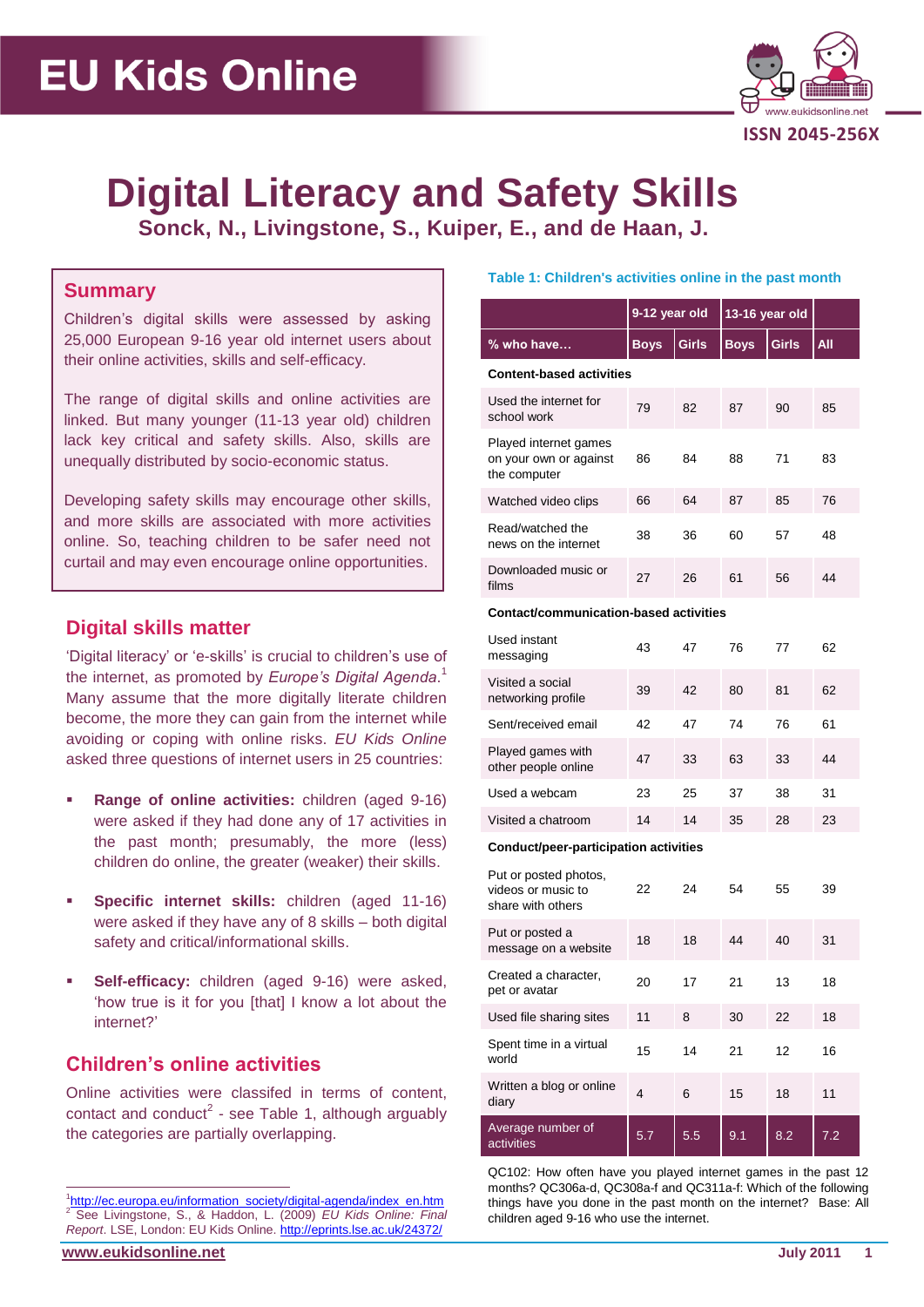# **EU Kids Online**



- **Children undertake nearly half of the activities (**averaging 7.2 of the 17 activities in [Table 1\)](#page-1-0), suggesting they enjoy diverse online experiences.
- **Participatory culture is less widespread**. Content (information and entertainment) and contact (or communication) activities are generally more popular than conduct (participatory) activities.
- **There are gender and age differences in skill.** Boys (7.5) undertake a slightly wider range of activities than girls (7.0). Whereas the 9-10-year olds undertake 4.7 activities on average, 11-12 year olds do 6.5, 13-14 year olds 8.1 and 15-16 year olds 9.1. As children grow older they learn to do more things on the internet.
- **Differences by socio-economic status (SES).**  Children from high SES households have a wider online repertoire (7.6 activities), compared to those from middle (7.3) and low status groups (6.7).

**Skills are unequal**. Assuming it takes skill to undertake diverse online activities and that activities encourage the development of further skills, we conclude that younger children, girls and those from lower SES homes are gaining fewer skills (because they do less online, for various possible reasons).

## **Children's online skills**

**Conceptually, digital skills may be classified** as instrumental (or basic or functional), informational (understanding, navigation, evaluation) and social (communication, self-disclosure, privacy). The eight skills included in the *EU Kids Online* survey focused on instrumental (mainly safety-related) and informational skills, and were asked of 11-16 year olds.

- **Children have on average about half the skills asked about**. Children are less able to block or filter content than they are to block people, find safety information or bookmark a website.
- **Younger children lack significant skills**. Boys (4.3) are slightly more skilled than girls (4.0). Age makes a differences: 11-12 year olds can do 2.8 skills, 13-14 year olds 4.3 and 15-16 year olds 5.2.
- **Children from high SES background are more skilled than those from low SES background.**  Children from high SES homes say they know how to do 4.7 of the skills in [Table 2,](#page-2-0) compared to those from middle (4.2) and low status homes (3.7).

 **These various skills go hand in hand**. The eight skills are all correlated with each other, forming a single scale. $3$  Thus, it seems that those who are able to judge the veracity of websites are also those who can find safety information, those who can bookmark a site can also block unwanted messages. On the other hand, those who struggle with one skill are likely to struggle with another.

**This has interesting policy implications**. The teaching of safety skills may also improve other skills, while teaching instrumental or informational skills may also improve children's safety skills.

### <span id="page-2-0"></span>**Table 2: Children's digital literacy and safety skills**

|                                                                   | 11-13 year old |              | 14-16 year old |              |            |
|-------------------------------------------------------------------|----------------|--------------|----------------|--------------|------------|
| % who say they can                                                | <b>Boys</b>    | <b>Girls</b> | <b>Boys</b>    | <b>Girls</b> | <b>All</b> |
| Instrumental/safety skills                                        |                |              |                |              |            |
| Bookmark a website                                                | 56             | 52           | 73             | 72           | 64         |
| Block messages from<br>someone you don't<br>want to hear from     | 51             | 53           | 75             | 74           | 64         |
| Change privacy<br>settings on a social<br>networking profile      | 41             | 44           | 69             | 69           | 56         |
| Delete the record of<br>which sites you have<br>visited           | 42             | 37           | 67             | 61           | 52         |
| <b>Block unwanted</b><br>adverts or junk<br>mail/spam             | 41             | 39           | 65             | 57           | 51         |
| Change filter<br>preferences                                      | 19             | 16           | 46             | 31           | 28         |
| <b>Informational skills</b>                                       |                |              |                |              |            |
| Find information on<br>how to use the internet<br>safely          | 54             | 51           | 74             | 70           | 63         |
| Compare different<br>websites to decide if<br>information is true | 47             | 44           | 67             | 63           | 56         |
| Average<br>number<br>οf<br><b>skills</b>                          | 3.4            | 3.2          | 5.2            | 4.8          | 4.2        |

QC320a-d and QC321a-d: Which of these things do you know how to do on the internet? Please say yes or no to each of the following... If you don't know what something is or what it means, don't worry, just say you don't know.

Base: All children aged 11-16 who use the internet.

 3 Factor analysis resulted in a single scale that explained 49% of the variance and with a Cronbach's alpha of 0.85.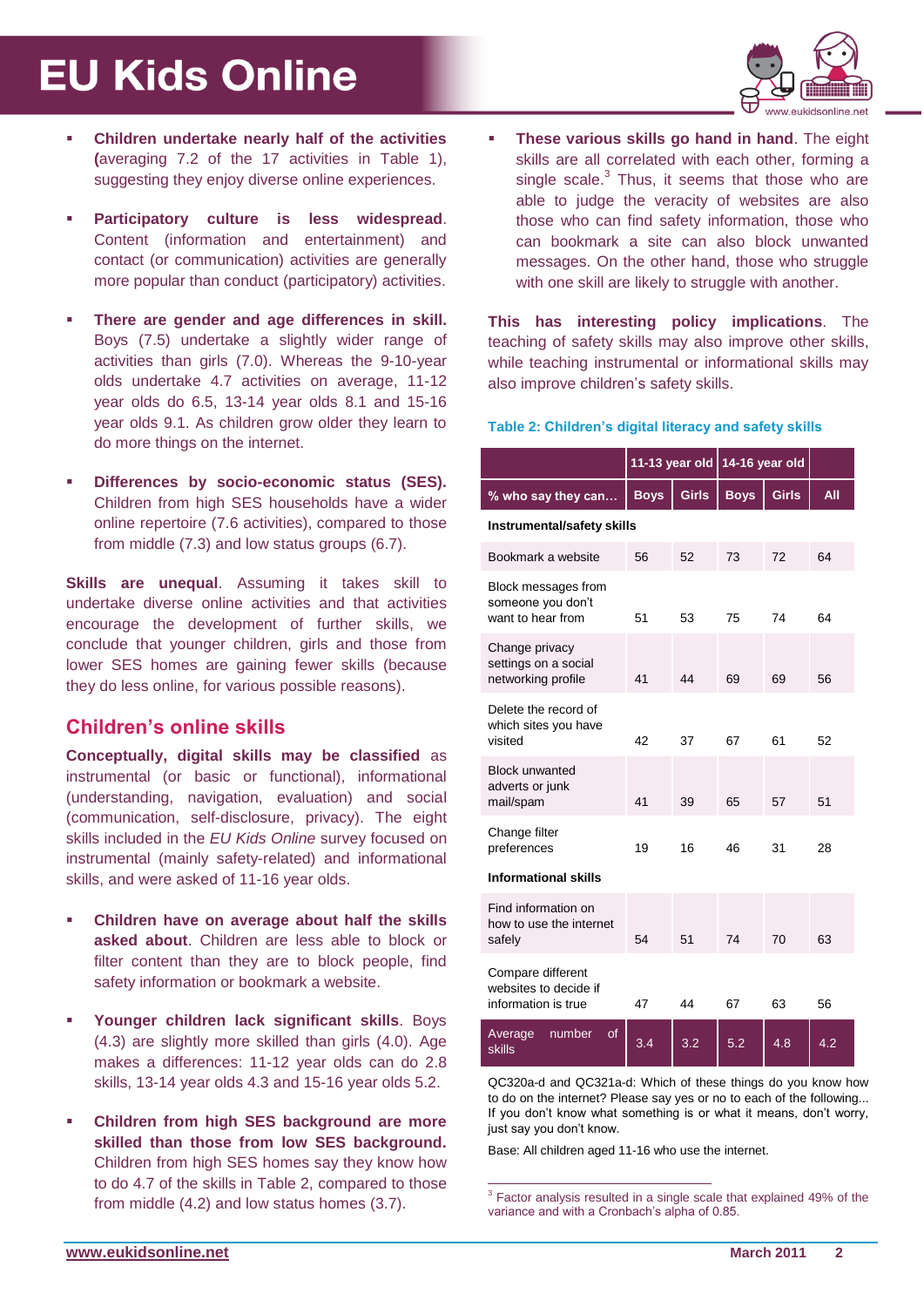

# **Children's online self-efficacy**

Another way to understand children's digital skills is to ask them to assess their own capacity. Although a crude indicator, subject to over- and under-estimation, **online self-efficacy at least reflects children's selfconfidence online**. It is also simple to ask, making it a much-used survey item. Children were asked 'how true is it for you [that] I know a lot about the internet?' They were also asked, 'how true is it for you [that] I know more than my parents?' [\(Table 3\)](#page-3-0).

- **Children knowing more than their parents has been exaggerated**. Only 36% of the European 9- 16-year olds say it is very true that they know more than their parents, though 31% say it is a bit true. Also, only 33% say it's very true they know a lot about the internet, though 50% say it is a bit true.<sup>4</sup>
- **Some parents know more:** one third, rising to two thirds of 9-10 year olds say it is *not true* that they know more about the internet than their parents.
- **Age matters**. Older children are more selfconfident than younger ones and boys are somewhat more confident than girls.

#### <span id="page-3-0"></span>**Table 3: Children's self-efficacy on the internet**

|                                                   | 9-12 year old |              | 13-16 year old |              |     |  |
|---------------------------------------------------|---------------|--------------|----------------|--------------|-----|--|
| % who say they can                                | <b>Boys</b>   | <b>Girls</b> | <b>Boys</b>    | <b>Girls</b> | All |  |
| I know more about the<br>internet than my parents |               |              |                |              |     |  |
| Not true                                          | 48            | 52           | 17             | 18           | 33  |  |
| A bit true                                        | 30            | 30           | 31             | 34           | 31  |  |
| Very true                                         | 22            | 18           | 52             | 48           | 36  |  |
| I know lots of things about<br>the internet       |               |              |                |              |     |  |
| Not true                                          | 24            | 29           | $\overline{7}$ | 10           | 17  |  |
| A bit true                                        | 54            | 54           | 44             | 49           | 50  |  |
| Very true                                         | 22            | 17           | 49             | 41           | 33  |  |

QC319a-b (11-16yr); QC3a-b (9-10yr): How true is it for you that... I know more about the internet than my parents? I know lots of things about using the internet

Base: All children aged 9-16 who use the internet.

 **Which children know more than their parents?**  Interestingly, in addition to older children saying they know more, so too do children from low SES homes, compared to those from high SES homes. Since there is no SES difference for saying they know lots about the internet, this finding points to children's awareness of the lower digital skills of their parents for those from low SES homes.

### **Comparing measures of digital skill**

The three approaches taken in this report assess children's skills implicitly (by asking about their activities), explicitly (by asking about particular skills) and holistically (by asking for self-efficacy overall). **How do these measures relate to each other?**

**Table 4: Correlations between skills, activities and selfefficacy**

|               | <b>Skills</b> | <b>Activities</b> | Self-efficacy |
|---------------|---------------|-------------------|---------------|
| Skills        |               |                   |               |
| Activities    | 0.55          |                   |               |
| Self-efficacy | 0.43          | 0.36              |               |

NB The self-efficacy item is 'I know lots of things about the internet'. Base: All children aged 11-16 who use the internet.

- **Activities, skills and self-efficacy are all positively associated**. 5 In short, the more children do online, the more skills they have and the more they judge that they know a lot about the internet. Or, the more skills and/or self-efficacy children have, the greater the range of online activities they undertake. But the converse is also the case – the less of one of these, the less likely the others.
- **The highest association is between activities and skills** (r=0.55). Self-efficacy is less strongly related to either activities (r=0.36) or skills (r=0.43).

This suggests that **improving children's specific skill set is more important than improving their overall confidence** that they know a lot about the internet if the aim is to encourage a greater breadth of use. Conversely, encouraging children to do more online is a good way of improving their digital skill set.

 $\overline{a}$ 

 $\overline{a}$ 

 $4$  See Helsper, E., & Eynon, R. (2010). Digital natives: where is the evidence? *British Educational Research Journal, 36*(3), 502-520.

<sup>5</sup> Correlations were tested using Pearson's r and are significant at p<0.001.